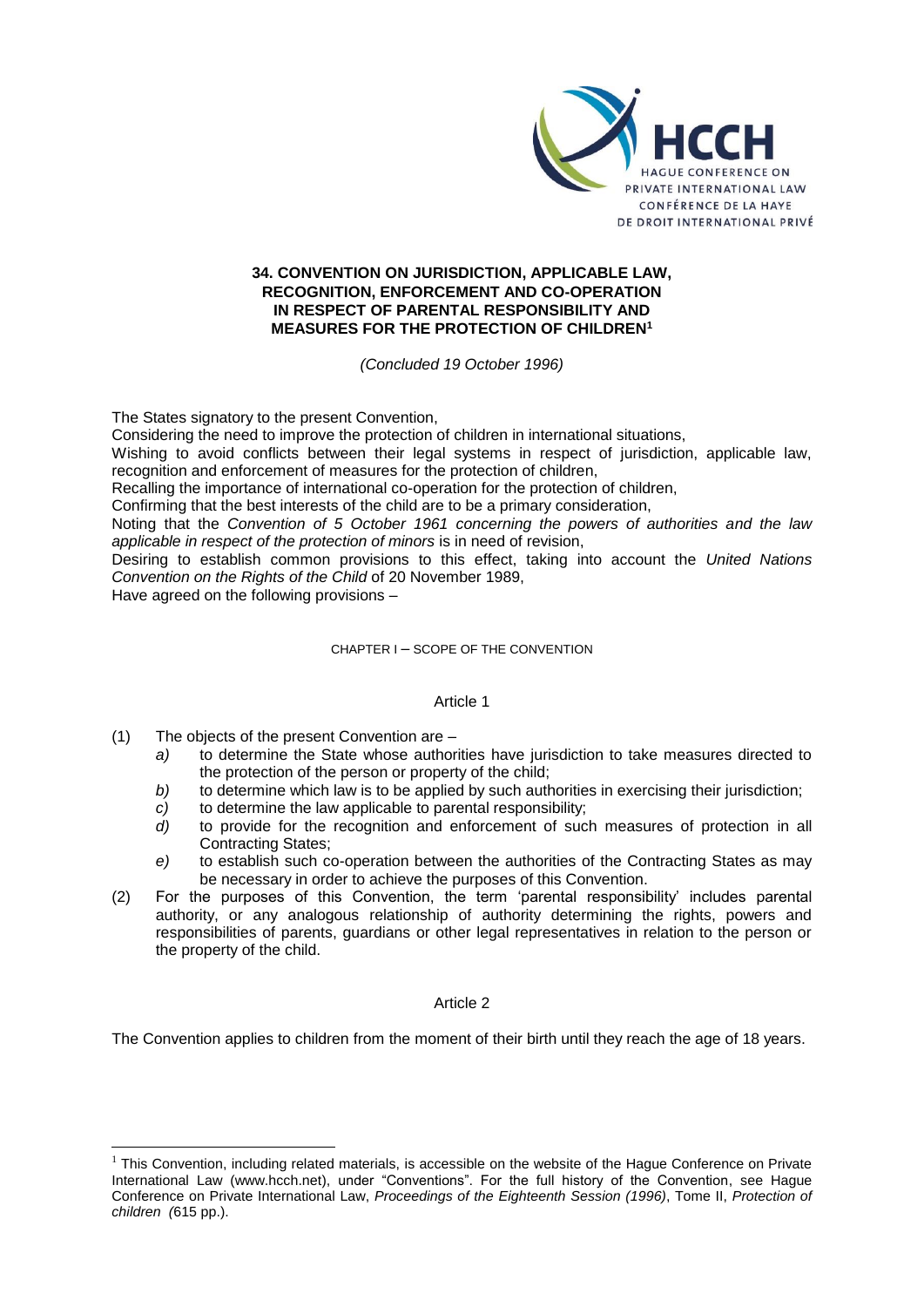The measures referred to in Article 1 may deal in particular with –

- *a)* the attribution, exercise, termination or restriction of parental responsibility, as well as its delegation:
- *b)* rights of custody, including rights relating to the care of the person of the child and, in particular, the right to determine the child's place of residence, as well as rights of access including the right to take a child for a limited period of time to a place other than the child's habitual residence;
- *c)* guardianship, curatorship and analogous institutions;
- *d)* the designation and functions of any person or body having charge of the child's person or property, representing or assisting the child;
- *e)* the placement of the child in a foster family or in institutional care, or the provision of care by *kafala* or an analogous institution;
- *f)* the supervision by a public authority of the care of a child by any person having charge of the child;
- *g)* the administration, conservation or disposal of the child's property.

# Article 4

The Convention does not apply to –

- *a)* the establishment or contesting of a parent-child relationship;
- *b)* decisions on adoption, measures preparatory to adoption, or the annulment or revocation of adoption;
- *c)* the name and forenames of the child;
- *d)* emancipation;
- *e)* maintenance obligations;
- *f)* trusts or succession;
- *g)* social security;
- *h)* public measures of a general nature in matters of education or health;
- *i*) measures taken as a result of penal offences committed by children;<br>*i*) decisions on the right of asylum and on immigration.
- decisions on the right of asylum and on immigration.

## CHAPTER II – JURISDICTION

# Article 5

- (1) The judicial or administrative authorities of the Contracting State of the habitual residence of the child have jurisdiction to take measures directed to the protection of the child's person or property.
- (2) Subject to Article 7, in case of a change of the child's habitual residence to another Contracting State, the authorities of the State of the new habitual residence have jurisdiction.

# Article 6

- (1) For refugee children and children who, due to disturbances occurring in their country, are internationally displaced, the authorities of the Contracting State on the territory of which these children are present as a result of their displacement have the jurisdiction provided for in paragraph 1 of Article 5.
- (2) The provisions of the preceding paragraph also apply to children whose habitual residence cannot be established.

# Article 7

(1) In case of wrongful removal or retention of the child, the authorities of the Contracting State in which the child was habitually resident immediately before the removal or retention keep their jurisdiction until the child has acquired a habitual residence in another State, and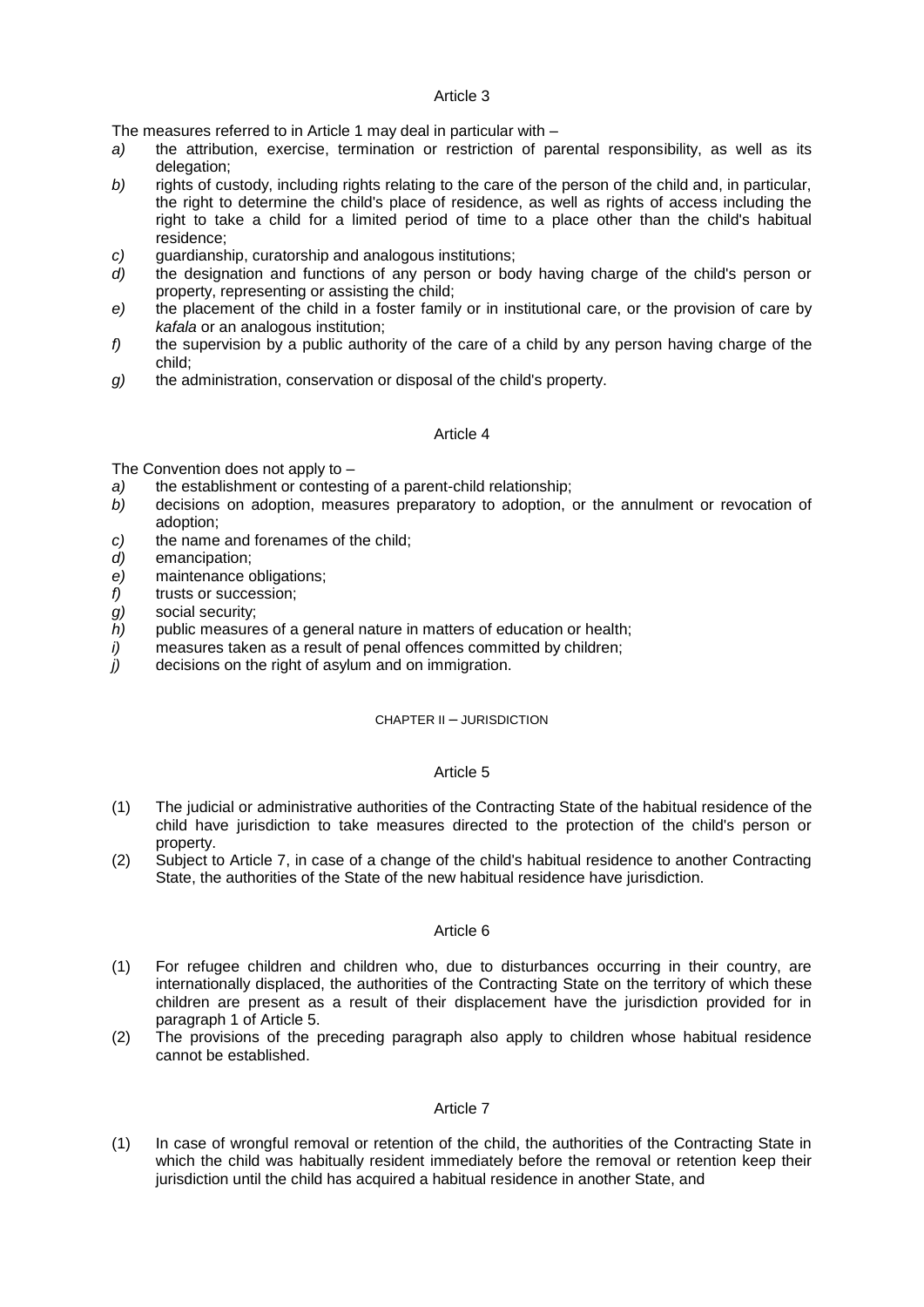- *a)* each person, institution or other body having rights of custody has acquiesced in the removal or retention; or
- *b)* the child has resided in that other State for a period of at least one year after the person, institution or other body having rights of custody has or should have had knowledge of the whereabouts of the child, no request for return lodged within that period is still pending, and the child is settled in his or her new environment.
- (2) The removal or the retention of a child is to be considered wrongful where  $$ 
	- *a)* it is in breach of rights of custody attributed to a person, an institution or any other body, either jointly or alone, under the law of the State in which the child was habitually resident immediately before the removal or retention; and
	- *b)* at the time of removal or retention those rights were actually exercised, either jointly or alone, or would have been so exercised but for the removal or retention.

The rights of custody mentioned in sub-paragraph *a* above, may arise in particular by operation of law or by reason of a judicial or administrative decision, or by reason of an agreement having legal effect under the law of that State.

(3) So long as the authorities first mentioned in paragraph 1 keep their jurisdiction, the authorities of the Contracting State to which the child has been removed or in which he or she has been retained can take only such urgent measures under Article 11 as are necessary for the protection of the person or property of the child.

## Article 8

- (1) By way of exception, the authority of a Contracting State having jurisdiction under Article 5 or 6, if it considers that the authority of another Contracting State would be better placed in the particular case to assess the best interests of the child, may either
	- request that other authority, directly or with the assistance of the Central Authority of its State, to assume jurisdiction to take such measures of protection as it considers to be necessary, or
	- suspend consideration of the case and invite the parties to introduce such a request before the authority of that other State.
- (2) The Contracting States whose authorities may be addressed as provided in the preceding paragraph are
	- *a)* a State of which the child is a national,
	- *b)* a State in which property of the child is located,
	- *c)* a State whose authorities are seised of an application for divorce or legal separation of the child's parents, or for annulment of their marriage,
	- *d)* a State with which the child has a substantial connection.
- (3) The authorities concerned may proceed to an exchange of views.
- (4) The authority addressed as provided in paragraph 1 may assume jurisdiction, in place of the authority having jurisdiction under Article 5 or 6, if it considers that this is in the child's best interests.

- (1) If the authorities of a Contracting State referred to in Article 8, paragraph 2, consider that they are better placed in the particular case to assess the child's best interests, they may either
	- request the competent authority of the Contracting State of the habitual residence of the child, directly or with the assistance of the Central Authority of that State, that they be authorised to exercise jurisdiction to take the measures of protection which they consider to be necessary, or
	- invite the parties to introduce such a request before the authority of the Contracting State of the habitual residence of the child.
- (2) The authorities concerned may proceed to an exchange of views.
- (3) The authority initiating the request may exercise jurisdiction in place of the authority of the Contracting State of the habitual residence of the child only if the latter authority has accepted the request.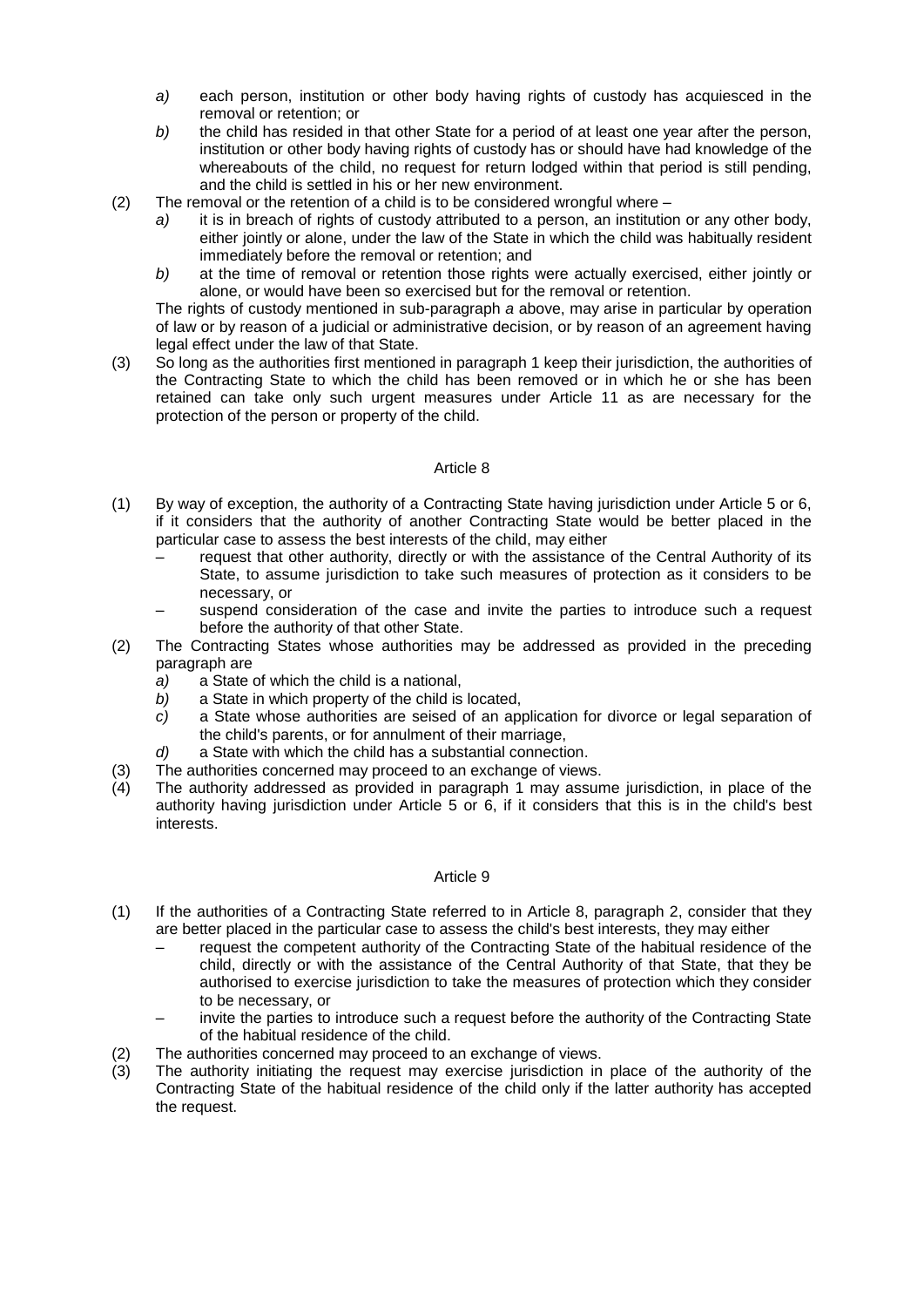- (1) Without prejudice to Articles 5 to 9, the authorities of a Contracting State exercising jurisdiction to decide upon an application for divorce or legal separation of the parents of a child habitually resident in another Contracting State, or for annulment of their marriage, may, if the law of their State so provides, take measures directed to the protection of the person or property of such child if
	- *a)* at the time of commencement of the proceedings, one of his or her parents habitually resides in that State and one of them has parental responsibility in relation to the child, and
	- *b)* the jurisdiction of these authorities to take such measures has been accepted by the parents, as well as by any other person who has parental responsibility in relation to the child, and is in the best interests of the child.
- (2) The jurisdiction provided for by paragraph 1 to take measures for the protection of the child ceases as soon as the decision allowing or refusing the application for divorce, legal separation or annulment of the marriage has become final, or the proceedings have come to an end for another reason.

### Article 11

- (1) In all cases of urgency, the authorities of any Contracting State in whose territory the child or property belonging to the child is present have jurisdiction to take any necessary measures of protection.
- (2) The measures taken under the preceding paragraph with regard to a child habitually resident in a Contracting State shall lapse as soon as the authorities which have jurisdiction under Articles 5 to 10 have taken the measures required by the situation.
- (3) The measures taken under paragraph 1 with regard to a child who is habitually resident in a non-Contracting State shall lapse in each Contracting State as soon as measures required by the situation and taken by the authorities of another State are recognised in the Contracting State in question.

## Article 12

- (1) Subject to Article 7, the authorities of a Contracting State in whose territory the child or property belonging to the child is present have jurisdiction to take measures of a provisional character for the protection of the person or property of the child which have a territorial effect limited to the State in question, in so far as such measures are not incompatible with measures already taken by authorities which have jurisdiction under Articles 5 to 10.
- (2) The measures taken under the preceding paragraph with regard to a child habitually resident in a Contracting State shall lapse as soon as the authorities which have jurisdiction under Articles 5 to 10 have taken a decision in respect of the measures of protection which may be required by the situation.
- (3) The measures taken under paragraph 1 with regard to a child who is habitually resident in a non-Contracting State shall lapse in the Contracting State where the measures were taken as soon as measures required by the situation and taken by the authorities of another State are recognised in the Contracting State in question.

- (1) The authorities of a Contracting State which have jurisdiction under Articles 5 to 10 to take measures for the protection of the person or property of the child must abstain from exercising this jurisdiction if, at the time of the commencement of the proceedings, corresponding measures have been requested from the authorities of another Contracting State having jurisdiction under Articles 5 to 10 at the time of the request and are still under consideration.
- (2) The provisions of the preceding paragraph shall not apply if the authorities before whom the request for measures was initially introduced have declined jurisdiction.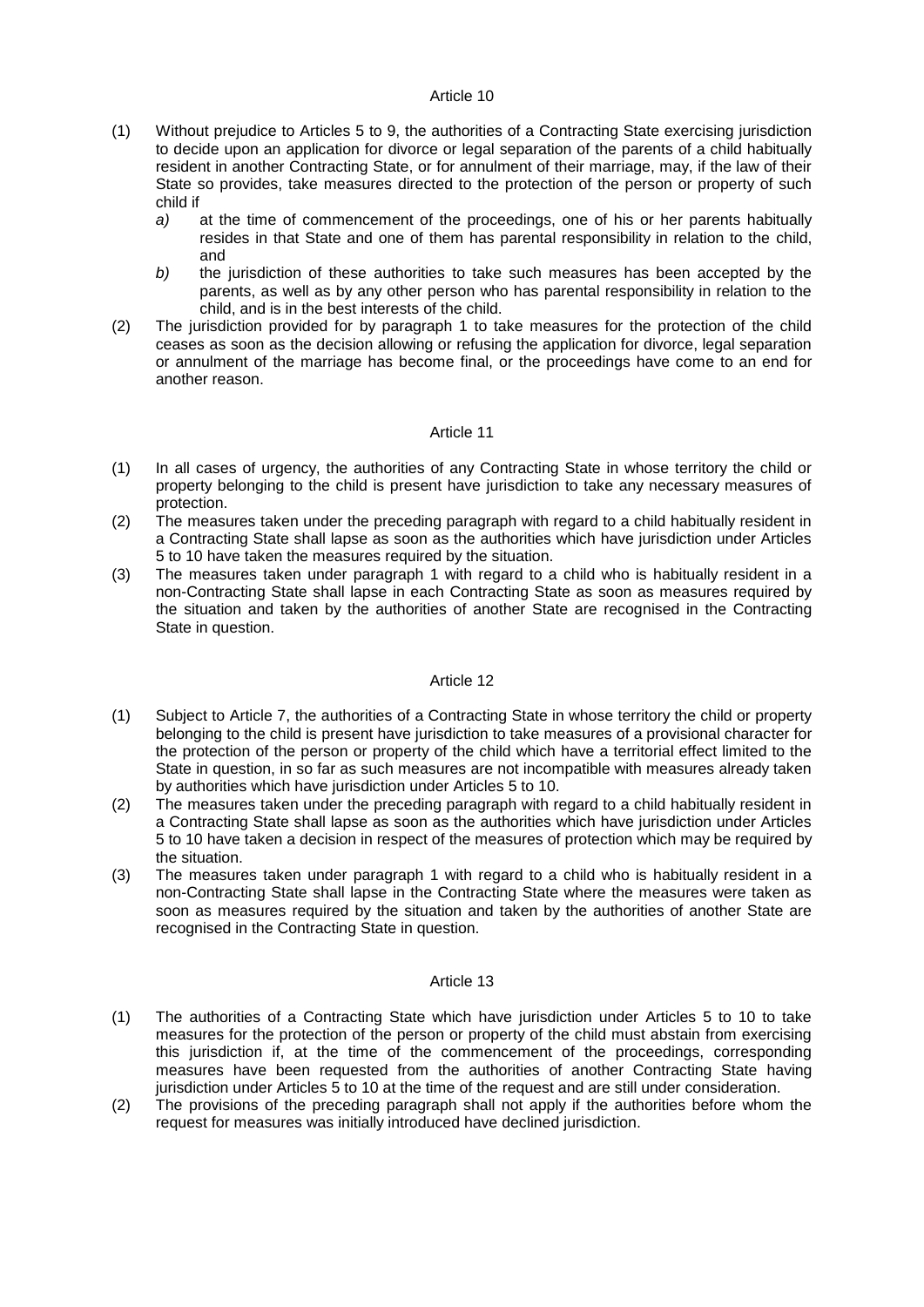The measures taken in application of Articles 5 to 10 remain in force according to their terms, even if a change of circumstances has eliminated the basis upon which jurisdiction was founded, so long as the authorities which have jurisdiction under the Convention have not modified, replaced or terminated such measures.

#### CHAPTER III – APPLICABLE LAW

## Article 15

- (1) In exercising their jurisdiction under the provisions of Chapter II, the authorities of the Contracting States shall apply their own law.
- (2) However, in so far as the protection of the person or the property of the child requires, they may exceptionally apply or take into consideration the law of another State with which the situation has a substantial connection.
- (3) If the child's habitual residence changes to another Contracting State, the law of that other State governs, from the time of the change, the conditions of application of the measures taken in the State of the former habitual residence.

## Article 16

- (1) The attribution or extinction of parental responsibility by operation of law, without the intervention of a judicial or administrative authority, is governed by the law of the State of the habitual residence of the child.
- (2) The attribution or extinction of parental responsibility by an agreement or a unilateral act, without intervention of a judicial or administrative authority, is governed by the law of the State of the child's habitual residence at the time when the agreement or unilateral act takes effect.
- (3) Parental responsibility which exists under the law of the State of the child's habitual residence subsists after a change of that habitual residence to another State.
- (4) If the child's habitual residence changes, the attribution of parental responsibility by operation of law to a person who does not already have such responsibility is governed by the law of the State of the new habitual residence.

## Article 17

The exercise of parental responsibility is governed by the law of the State of the child's habitual residence. If the child's habitual residence changes, it is governed by the law of the State of the new habitual residence.

## Article 18

The parental responsibility referred to in Article 16 may be terminated, or the conditions of its exercise modified, by measures taken under this Convention.

- (1) The validity of a transaction entered into between a third party and another person who would be entitled to act as the child's legal representative under the law of the State where the transaction was concluded cannot be contested, and the third party cannot be held liable, on the sole ground that the other person was not entitled to act as the child's legal representative under the law designated by the provisions of this Chapter, unless the third party knew or should have known that the parental responsibility was governed by the latter law.
- (2) The preceding paragraph applies only if the transaction was entered into between persons present on the territory of the same State.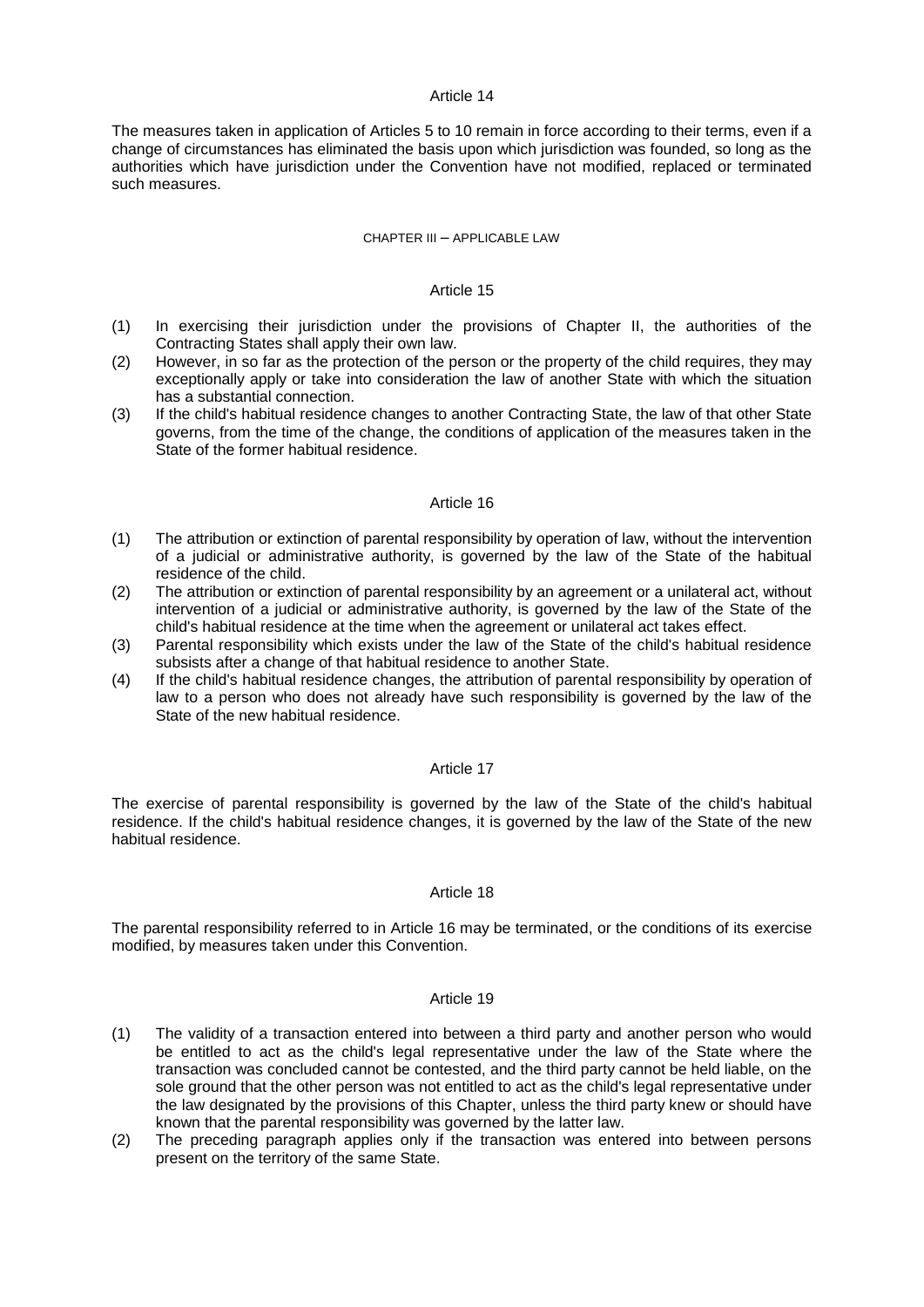The provisions of this Chapter apply even if the law designated by them is the law of a non-Contracting State.

# Article 21

- (1) In this Chapter the term "law" means the law in force in a State other than its choice of law rules.
- (2) However, if the law applicable according to Article 16 is that of a non-Contracting State and if the choice of law rules of that State designate the law of another non-Contracting State which would apply its own law, the law of the latter State applies. If that other non-Contracting State would not apply its own law, the applicable law is that designated by Article 16.

## Article 22

The application of the law designated by the provisions of this Chapter can be refused only if this application would be manifestly contrary to public policy, taking into account the best interests of the child.

## CHAPTER IV – RECOGNITION AND ENFORCEMENT

# Article 23

- (1) The measures taken by the authorities of a Contracting State shall be recognised by operation of law in all other Contracting States.
- (2) Recognition may however be refused
	- *a)* if the measure was taken by an authority whose jurisdiction was not based on one of the grounds provided for in Chapter II;
	- *b)* if the measure was taken, except in a case of urgency, in the context of a judicial or administrative proceeding, without the child having been provided the opportunity to be heard, in violation of fundamental principles of procedure of the requested State;
	- *c)* on the request of any person claiming that the measure infringes his or her parental responsibility, if such measure was taken, except in a case of urgency, without such person having been given an opportunity to be heard;
	- *d)* if such recognition is manifestly contrary to public policy of the requested State, taking into account the best interests of the child;
	- *e)* if the measure is incompatible with a later measure taken in the non-Contracting State of the habitual residence of the child, where this later measure fulfils the requirements for recognition in the requested State;
	- *f)* if the procedure provided in Article 33 has not been complied with.

# Article 24

Without prejudice to Article 23, paragraph 1, any interested person may request from the competent authorities of a Contracting State that they decide on the recognition or non-recognition of a measure taken in another Contracting State. The procedure is governed by the law of the requested State.

## Article 25

The authority of the requested State is bound by the findings of fact on which the authority of the State where the measure was taken based its jurisdiction.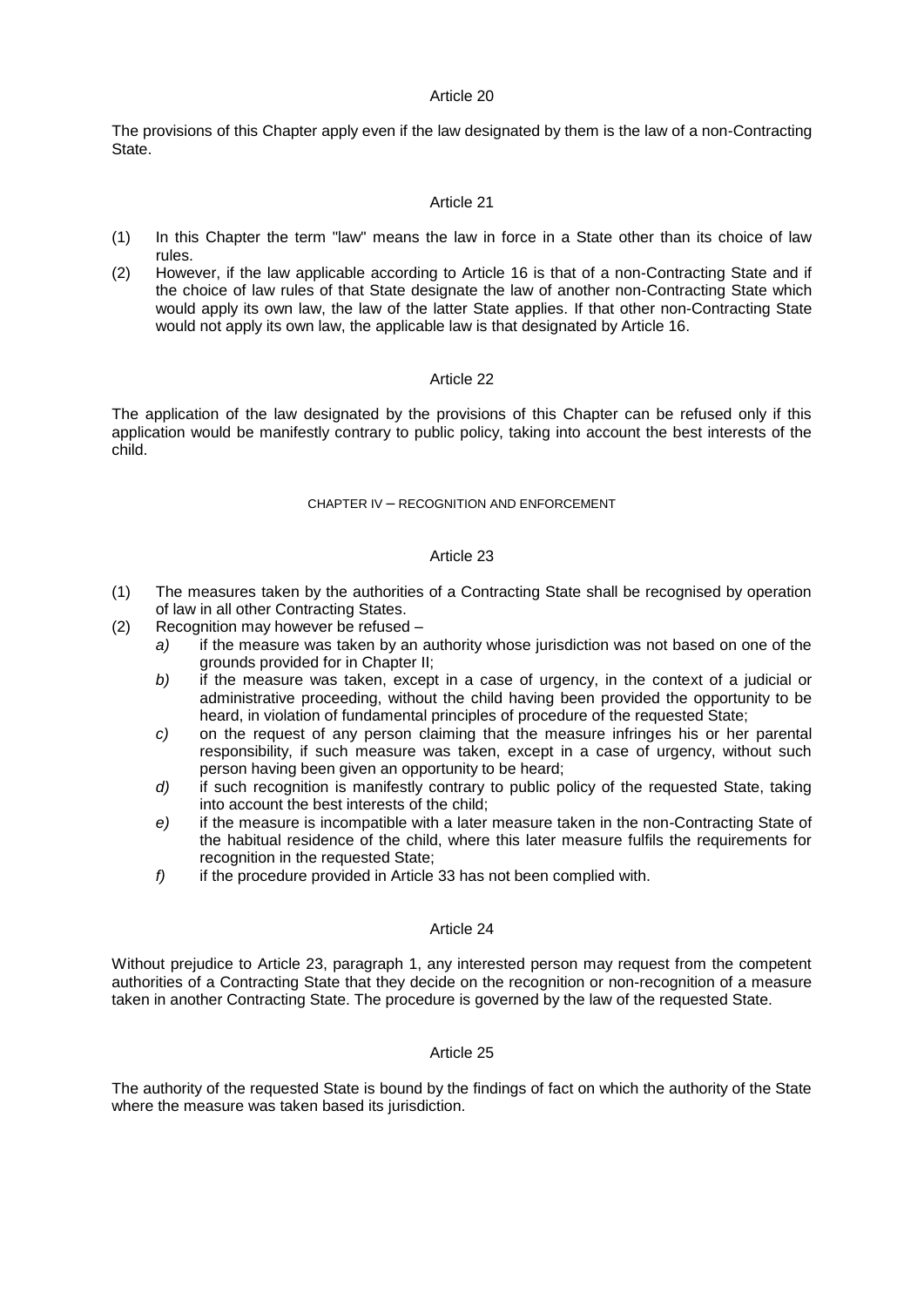- (1) If measures taken in one Contracting State and enforceable there require enforcement in another Contracting State, they shall, upon request by an interested party, be declared enforceable or registered for the purpose of enforcement in that other State according to the procedure provided in the law of the latter State.
- (2) Each Contracting State shall apply to the declaration of enforceability or registration a simple and rapid procedure.
- (3) The declaration of enforceability or registration may be refused only for one of the reasons set out in Article 23, paragraph 2.

### Article 27

Without prejudice to such review as is necessary in the application of the preceding Articles, there shall be no review of the merits of the measure taken.

#### Article 28

Measures taken in one Contracting State and declared enforceable, or registered for the purpose of enforcement, in another Contracting State shall be enforced in the latter State as if they had been taken by the authorities of that State. Enforcement takes place in accordance with the law of the requested State to the extent provided by such law, taking into consideration the best interests of the child.

#### CHAPTER V – CO-OPERATION

## Article 29

- (1) A Contracting State shall designate a Central Authority to discharge the duties which are imposed by the Convention on such authorities.
- (2) Federal States, States with more than one system of law or States having autonomous territorial units shall be free to appoint more than one Central Authority and to specify the territorial or personal extent of their functions. Where a State has appointed more than one Central Authority, it shall designate the Central Authority to which any communication may be addressed for transmission to the appropriate Central Authority within that State.

#### Article 30

- (1) Central Authorities shall co-operate with each other and promote co-operation amongst the competent authorities in their States to achieve the purposes of the Convention.
- (2) They shall, in connection with the application of the Convention, take appropriate steps to provide information as to the laws of, and services available in, their States relating to the protection of children.

#### Article 31

The Central Authority of a Contracting State, either directly or through public authorities or other bodies, shall take all appropriate steps to –

- *a)* facilitate the communications and offer the assistance provided for in Articles 8 and 9 and in this Chapter;
- *b)* facilitate, by mediation, conciliation or similar means, agreed solutions for the protection of the person or property of the child in situations to which the Convention applies;
- *c)* provide, on the request of a competent authority of another Contracting State, assistance in discovering the whereabouts of a child where it appears that the child may be present and in need of protection within the territory of the requested State.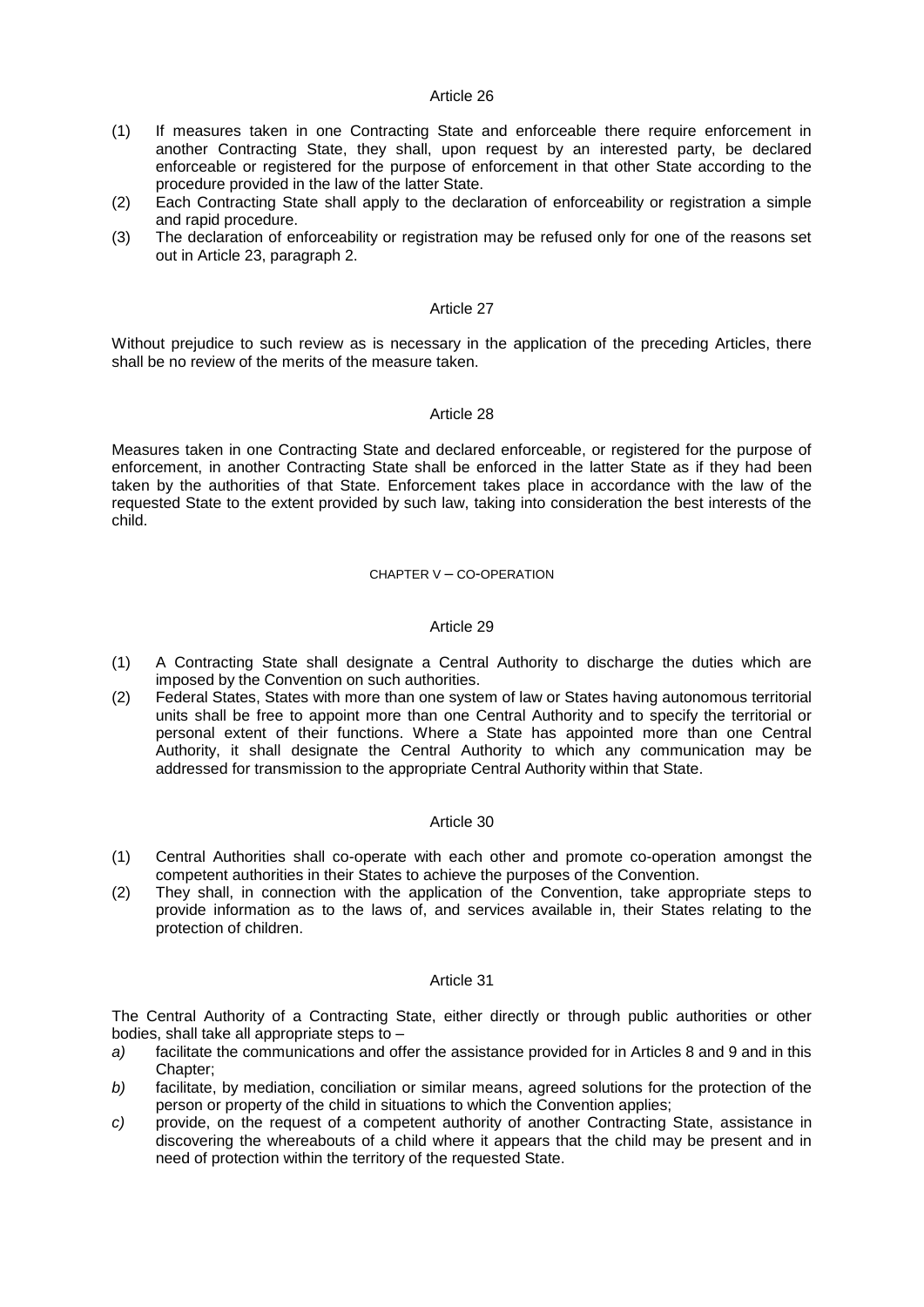On a request made with supporting reasons by the Central Authority or other competent authority of any Contracting State with which the child has a substantial connection, the Central Authority of the Contracting State in which the child is habitually resident and present may, directly or through public authorities or other bodies,

- *a)* provide a report on the situation of the child;
- *b)* request the competent authority of its State to consider the need to take measures for the protection of the person or property of the child.

### Article 33

- (1) If an authority having jurisdiction under Articles 5 to 10 contemplates the placement of the child in a foster family or institutional care, or the provision of care by *kafala* or an analogous institution, and if such placement or such provision of care is to take place in another Contracting State, it shall first consult with the Central Authority or other competent authority of the latter State. To that effect it shall transmit a report on the child together with the reasons for the proposed placement or provision of care.
- (2) The decision on the placement or provision of care may be made in the requesting State only if the Central Authority or other competent authority of the requested State has consented to the placement or provision of care, taking into account the child's best interests.

### Article 34

- (1) Where a measure of protection is contemplated, the competent authorities under the Convention, if the situation of the child so requires, may request any authority of another Contracting State which has information relevant to the protection of the child to communicate such information.
- (2) A Contracting State may declare that requests under paragraph 1 shall be communicated to its authorities only through its Central Authority.

#### Article 35

- (1) The competent authorities of a Contracting State may request the authorities of another Contracting State to assist in the implementation of measures of protection taken under this Convention, especially in securing the effective exercise of rights of access as well as of the right to maintain direct contacts on a regular basis.
- (2) The authorities of a Contracting State in which the child does not habitually reside may, on the request of a parent residing in that State who is seeking to obtain or to maintain access to the child, gather information or evidence and may make a finding on the suitability of that parent to exercise access and on the conditions under which access is to be exercised. An authority exercising jurisdiction under Articles 5 to 10 to determine an application concerning access to the child, shall admit and consider such information, evidence and finding before reaching its decision.
- (3) An authority having jurisdiction under Articles 5 to 10 to decide on access may adjourn a proceeding pending the outcome of a request made under paragraph 2, in particular, when it is considering an application to restrict or terminate access rights granted in the State of the child's former habitual residence.
- (4) Nothing in this Article shall prevent an authority having jurisdiction under Articles 5 to 10 from taking provisional measures pending the outcome of the request made under paragraph 2.

#### Article 36

In any case where the child is exposed to a serious danger, the competent authorities of the Contracting State where measures for the protection of the child have been taken or are under consideration, if they are informed that the child's residence has changed to, or that the child is present in another State, shall inform the authorities of that other State about the danger involved and the measures taken or under consideration.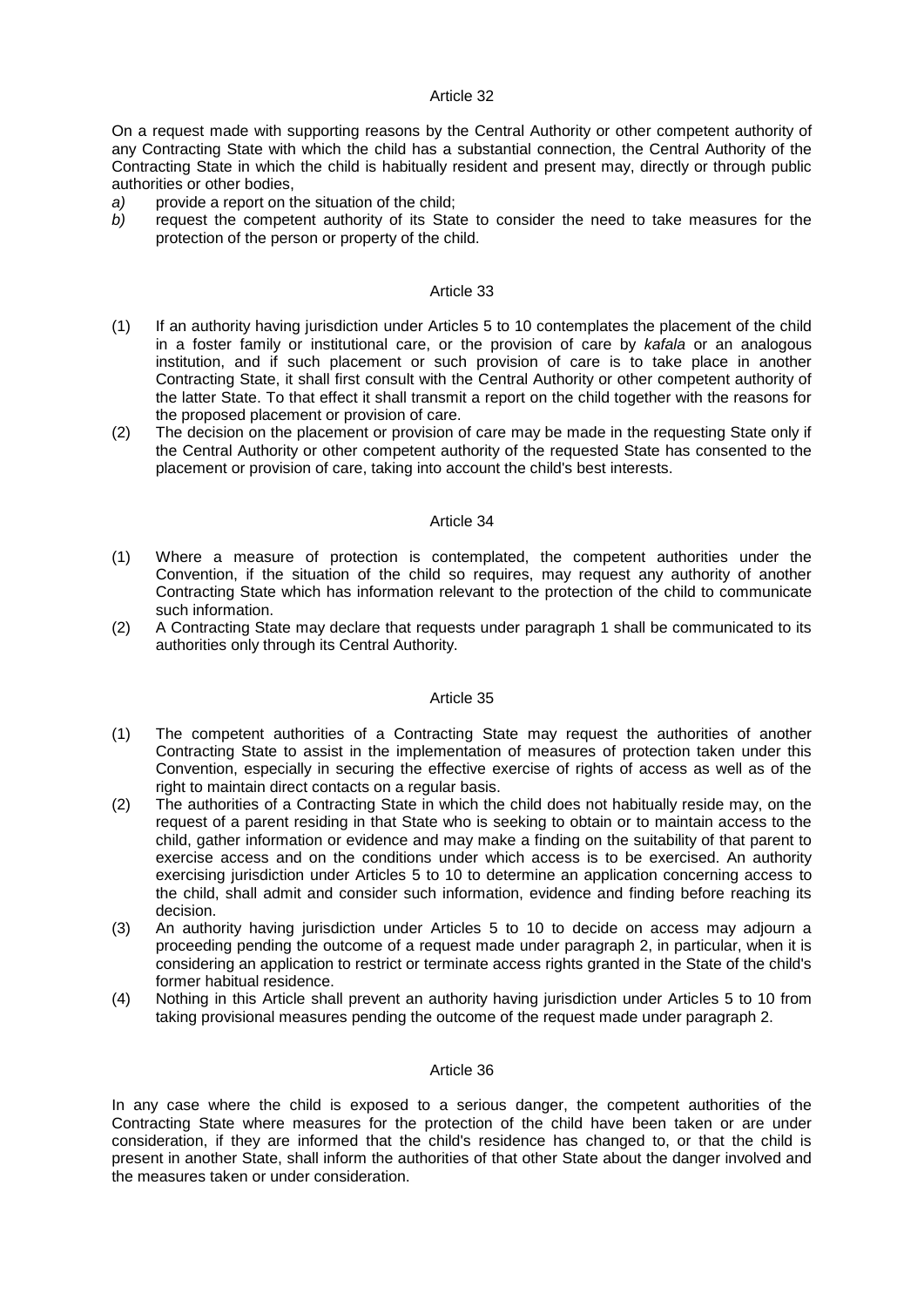An authority shall not request or transmit any information under this Chapter if to do so would, in its opinion, be likely to place the child's person or property in danger, or constitute a serious threat to the liberty or life of a member of the child's family.

## Article 38

- (1) Without prejudice to the possibility of imposing reasonable charges for the provision of services, Central Authorities and other public authorities of Contracting States shall bear their own costs in applying the provisions of this Chapter.
- (2) Any Contracting State may enter into agreements with one or more other Contracting States concerning the allocation of charges.

## Article 39

Any Contracting State may enter into agreements with one or more other Contracting States with a view to improving the application of this Chapter in their mutual relations. The States which have concluded such an agreement shall transmit a copy to the depositary of the Convention.

### CHAPTER VI – GENERAL PROVISIONS

# Article 40

- (1) The authorities of the Contracting State of the child's habitual residence, or of the Contracting State where a measure of protection has been taken, may deliver to the person having parental responsibility or to the person entrusted with protection of the child's person or property, at his or her request, a certificate indicating the capacity in which that person is entitled to act and the powers conferred upon him or her.
- (2) The capacity and powers indicated in the certificate are presumed to be vested in that person, in the absence of proof to the contrary.
- (3) Each Contracting State shall designate the authorities competent to draw up the certificate.

## Article 41

Personal data gathered or transmitted under the Convention shall be used only for the purposes for which they were gathered or transmitted.

## Article 42

The authorities to whom information is transmitted shall ensure its confidentiality, in accordance with the law of their State.

## Article 43

All documents forwarded or delivered under this Convention shall be exempt from legalisation or any analogous formality.

## Article 44

Each Contracting State may designate the authorities to which requests under Articles 8, 9 and 33 are to be addressed.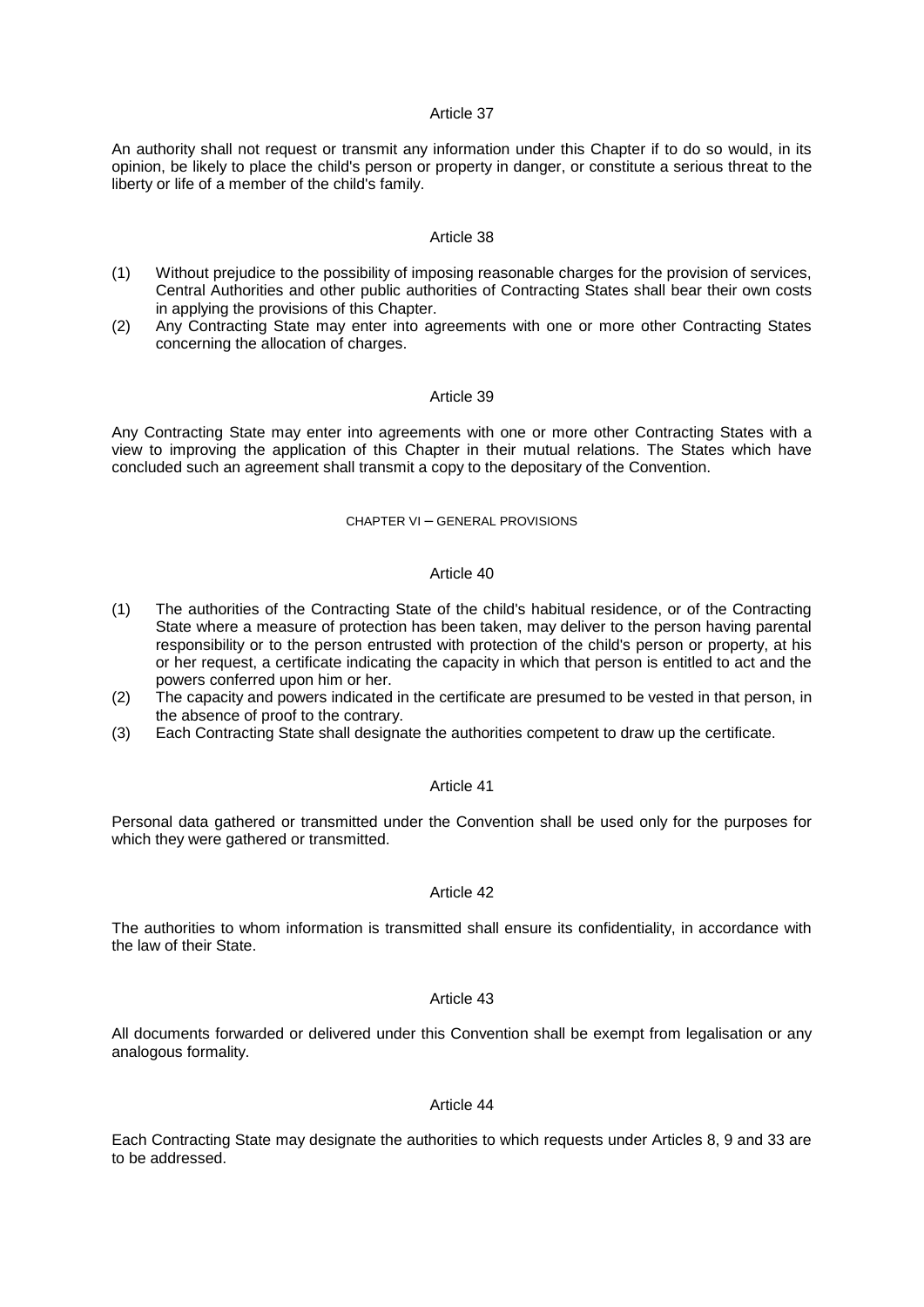- (1) The designations referred to in Articles 29 and 44 shall be communicated to the Permanent Bureau of the Hague Conference on Private International Law.
- (2) The declaration referred to in Article 34, paragraph 2, shall be made to the depositary of the Convention.

### Article 46

A Contracting State in which different systems of law or sets of rules of law apply to the protection of the child and his or her property shall not be bound to apply the rules of the Convention to conflicts solely between such different systems or sets of rules of law.

### Article 47

In relation to a State in which two or more systems of law or sets of rules of law with regard to any matter dealt with in this Convention apply in different territorial units –

- (1) any reference to habitual residence in that State shall be construed as referring to habitual residence in a territorial unit;
- (2) any reference to the presence of the child in that State shall be construed as referring to presence in a territorial unit;
- (3) any reference to the location of property of the child in that State shall be construed as referring to location of property of the child in a territorial unit;
- (4) any reference to the State of which the child is a national shall be construed as referring to the territorial unit designated by the law of that State or, in the absence of relevant rules, to the territorial unit with which the child has the closest connection;
- (5) any reference to the State whose authorities are seised of an application for divorce or legal separation of the child's parents, or for annulment of their marriage, shall be construed as referring to the territorial unit whose authorities are seised of such application;
- (6) any reference to the State with which the child has a substantial connection shall be construed as referring to the territorial unit with which the child has such connection;
- (7) any reference to the State to which the child has been removed or in which he or she has been retained shall be construed as referring to the relevant territorial unit to which the child has been removed or in which he or she has been retained;
- (8) any reference to bodies or authorities of that State, other than Central Authorities, shall be construed as referring to those authorised to act in the relevant territorial unit;
- (9) any reference to the law or procedure or authority of the State in which a measure has been taken shall be construed as referring to the law or procedure or authority of the territorial unit in which such measure was taken;
- (10) any reference to the law or procedure or authority of the requested State shall be construed as referring to the law or procedure or authority of the territorial unit in which recognition or enforcement is sought.

## Article 48

For the purpose of identifying the applicable law under Chapter III, in relation to a State which comprises two or more territorial units each of which has its own system of law or set of rules of law in respect of matters covered by this Convention, the following rules apply –

- *a)* if there are rules in force in such a State identifying which territorial unit's law is applicable, the law of that unit applies;
- *b)* in the absence of such rules, the law of the relevant territorial unit as defined in Article 47 applies.

#### Article 49

For the purpose of identifying the applicable law under Chapter III, in relation to a State which has two or more systems of law or sets of rules of law applicable to different categories of persons in respect of matters covered by this Convention, the following rules apply –

*a)* if there are rules in force in such a State identifying which among such laws applies, that law applies;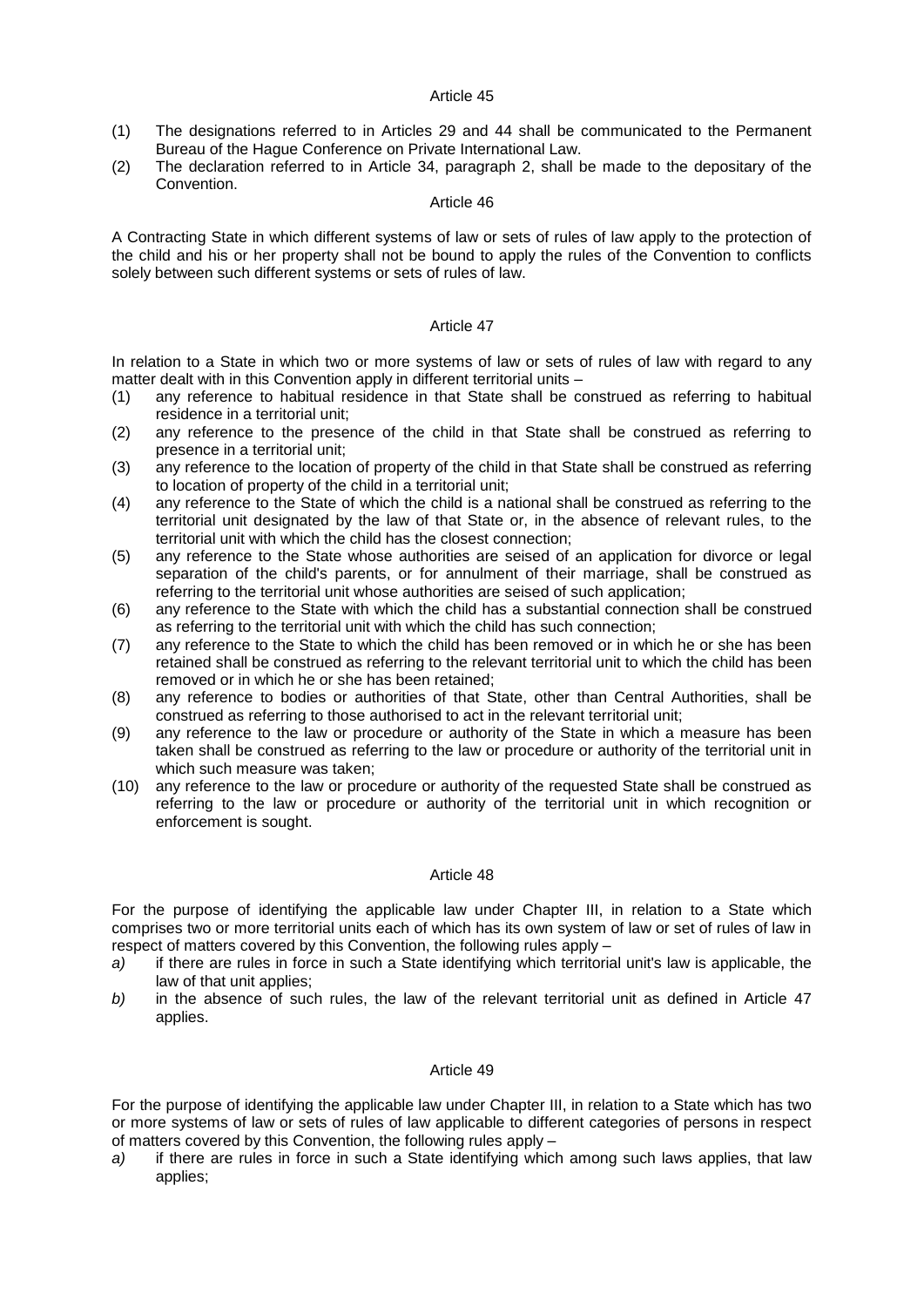*b)* in the absence of such rules, the law of the system or the set of rules of law with which the child has the closest connection applies.

# Article 50

This Convention shall not affect the application of the *Convention of 25 October 1980 on the Civil Aspects of International Child Abduction*, as between Parties to both Conventions. Nothing, however, precludes provisions of this Convention from being invoked for the purposes of obtaining the return of a child who has been wrongfully removed or retained or of organising access rights.

## Article 51

In relations between the Contracting States this Convention replaces the *Convention of 5 October*  1961 concerning the powers of authorities and the law applicable in respect of the protection of *minors*, and the *Convention governing the guardianship of minors*, signed at The Hague 12 June 1902, without prejudice to the recognition of measures taken under the Convention of 5 October 1961 mentioned above.

# Article 52

- (1) This Convention does not affect any international instrument to which Contracting States are Parties and which contains provisions on matters governed by the Convention, unless a contrary declaration is made by the States Parties to such instrument.
- (2) This Convention does not affect the possibility for one or more Contracting States to conclude agreements which contain, in respect of children habitually resident in any of the States Parties to such agreements, provisions on matters governed by this Convention.
- (3) Agreements to be concluded by one or more Contracting States on matters within the scope of this Convention do not affect, in the relationship of such States with other Contracting States, the application of the provisions of this Convention.
- (4) The preceding paragraphs also apply to uniform laws based on special ties of a regional or other nature between the States concerned.

## Article 53

- (1) The Convention shall apply to measures only if they are taken in a State after the Convention has entered into force for that State.
- (2) The Convention shall apply to the recognition and enforcement of measures taken after its entry into force as between the State where the measures have been taken and the requested State.

## Article 54

- (1) Any communication sent to the Central Authority or to another authority of a Contracting State shall be in the original language, and shall be accompanied by a translation into the official language or one of the official languages of the other State or, where that is not feasible, a translation into French or English.
- (2) However, a Contracting State may, by making a reservation in accordance with Article 60, object to the use of either French or English, but not both.

- (1) A Contracting State may, in accordance with Article 60,
	- *a)* reserve the jurisdiction of its authorities to take measures directed to the protection of property of a child situated on its territory;
	- *b)* reserve the right not to recognise any parental responsibility or measure in so far as it is incompatible with any measure taken by its authorities in relation to that property.
- (2) The reservation may be restricted to certain categories of property.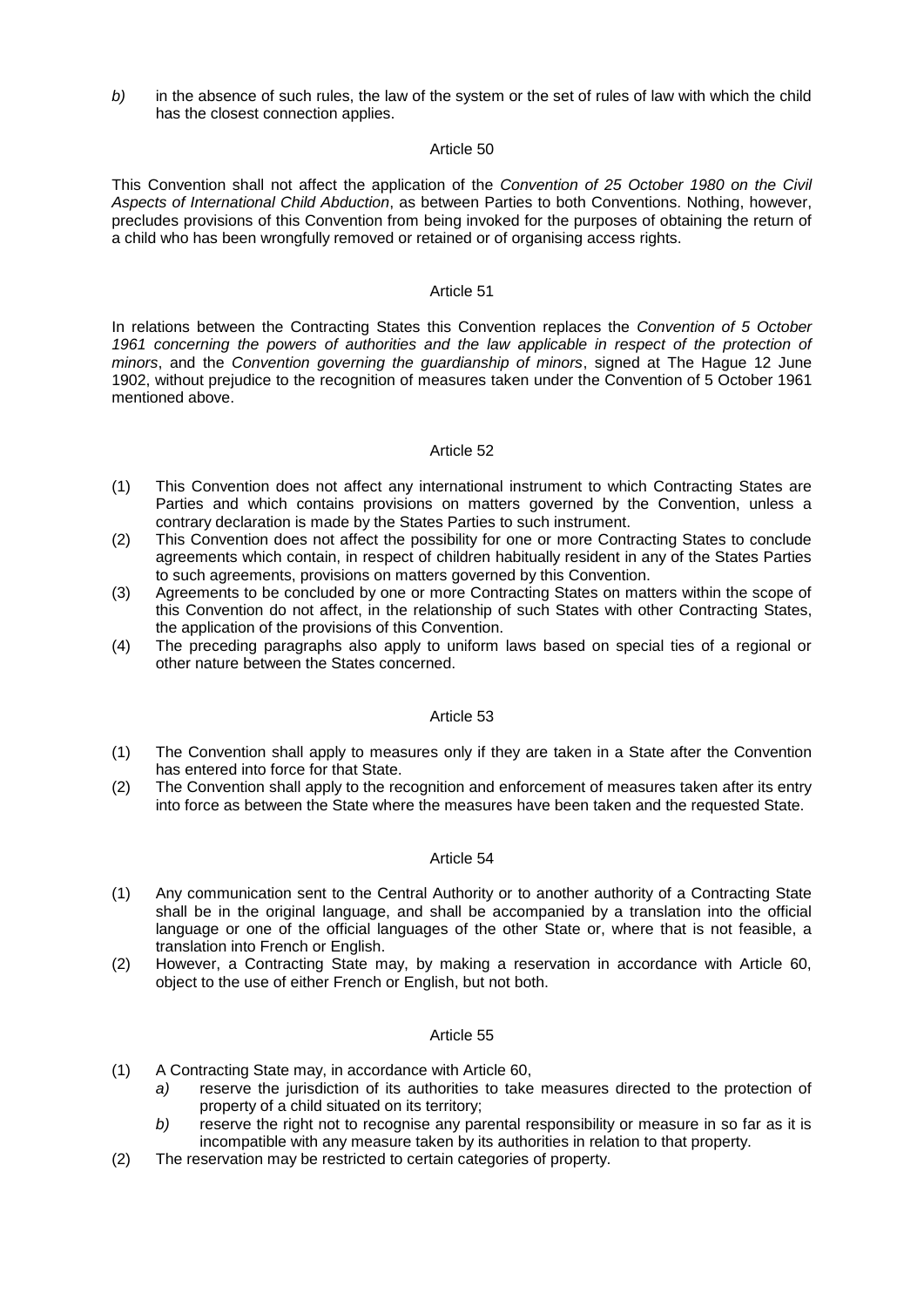The Secretary General of the Hague Conference on Private International Law shall at regular intervals convoke a Special Commission in order to review the practical operation of the Convention.

## CHAPTER VII – FINAL CLAUSES

## Article 57

- (1) The Convention shall be open for signature by the States which were Members of the Hague Conference on Private International Law at the time of its Eighteenth Session.
- (2) It shall be ratified, accepted or approved and the instruments of ratification, acceptance or approval shall be deposited with the Ministry of Foreign Affairs of the Kingdom of the Netherlands, depositary of the Convention.

#### Article 58

- (1) Any other State may accede to the Convention after it has entered into force in accordance with Article 61, paragraph 1.
- (2) The instrument of accession shall be deposited with the depositary.
- (3) Such accession shall have effect only as regards the relations between the acceding State and those Contracting States which have not raised an objection to its accession in the six months after the receipt of the notification referred to in sub-paragraph *b* of Article 63. Such an objection may also be raised by States at the time when they ratify, accept or approve the Convention after an accession. Any such objection shall be notified to the depositary.

#### Article 59

- (1) If a State has two or more territorial units in which different systems of law are applicable in relation to matters dealt with in this Convention, it may at the time of signature, ratification, acceptance, approval or accession declare that the Convention shall extend to all its territorial units or only to one or more of them and may modify this declaration by submitting another declaration at any time.
- (2) Any such declaration shall be notified to the depositary and shall state expressly the territorial units to which the Convention applies.
- (3) If a State makes no declaration under this Article, the Convention is to extend to all territorial units of that State.

## Article 60

- (1) Any State may, not later than the time of ratification, acceptance, approval or accession, or at the time of making a declaration in terms of Article 59, make one or both of the reservations provided for in Articles 54, paragraph 2, and 55. No other reservation shall be permitted.
- (2) Any State may at any time withdraw a reservation it has made. The withdrawal shall be notified to the depositary.
- (3) The reservation shall cease to have effect on the first day of the third calendar month after the notification referred to in the preceding paragraph.

- (1) The Convention shall enter into force on the first day of the month following the expiration of three months after the deposit of the third instrument of ratification, acceptance or approval referred to in Article 57.
- (2) Thereafter the Convention shall enter into force
	- *a)* for each State ratifying, accepting or approving it subsequently, on the first day of the month following the expiration of three months after the deposit of its instrument of ratification, acceptance, approval or accession;